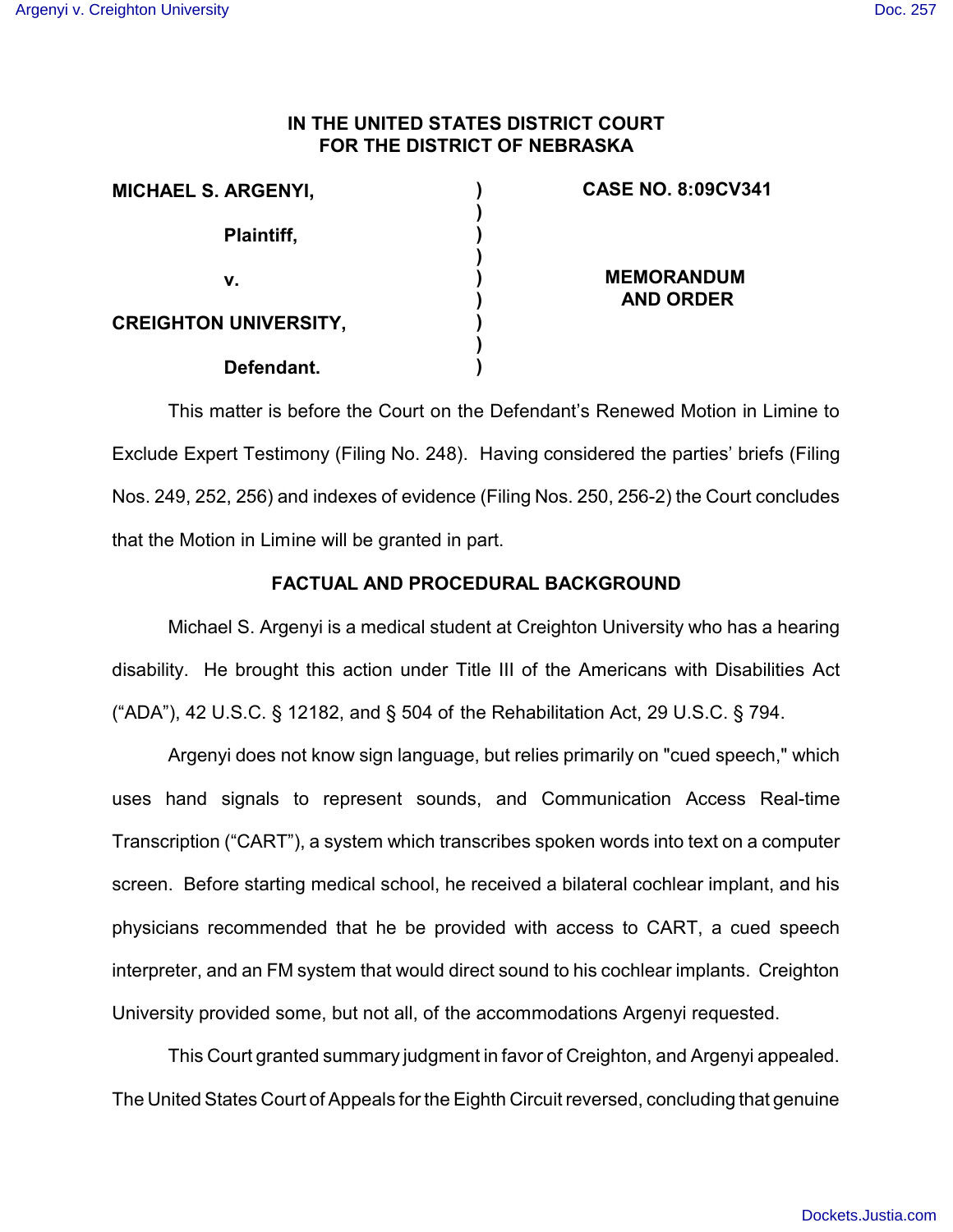issues of material fact remained "as to whether Creighton denied Argenyi an equal opportunity to gain the same benefit from medical school as his nondisabled peers by refusing to provide his requested accommodations." *Argenyi v. Creighton Univ.*, 703 F.3d

441, 451 (8th Cir. 2013).

The matter is set for jury trial on August 20, 2013. Creighton has moved, in limine,

to preclude the testimony of three expert witnesses designated by Argenyi: Gail Peoples,

Margaret Tyska Heaney, and Richard Okamoto.

# **STANDARD OF REVIEW**

Fed. R. Evid. 702 provides:

A witness who is qualified as an expert by knowledge, skill, experience, training, or education may testify in the form of an opinion or otherwise if:

(a) the expert's scientific, technical, or other specialized knowledge will help the trier of fact to understand the evidence or to determine a fact in issue;

(b) the testimony is based on sufficient facts or data;

(c) the testimony is the product of reliable principles and methods; and

(d) the expert has reliably applied the principles and methods to the facts of

the case.

Fed. R. Evid. 403 provides:

The court may exclude relevant evidence if its probative value is substantially outweighed by a danger of one or more of the following: unfair prejudice, confusing the issues, misleading the jury, undue delay, wasting time, or needlessly presenting cumulative evidence.

In light of *Daubert v. Merrell Dow Pharm., Inc.*, 509 U.S. 579 (1993), and *Kumho*

*Tire Co. v. Carmichael*, 526 U.S. 137 (1999),<sup>1</sup> the Court must screen proffered expert

<sup>1</sup>The Supreme Court held that *Daubert* applies to all expert testimony, not only scientific expert testimony. *Kumho Tire Co.*, 526 U.S. at 141.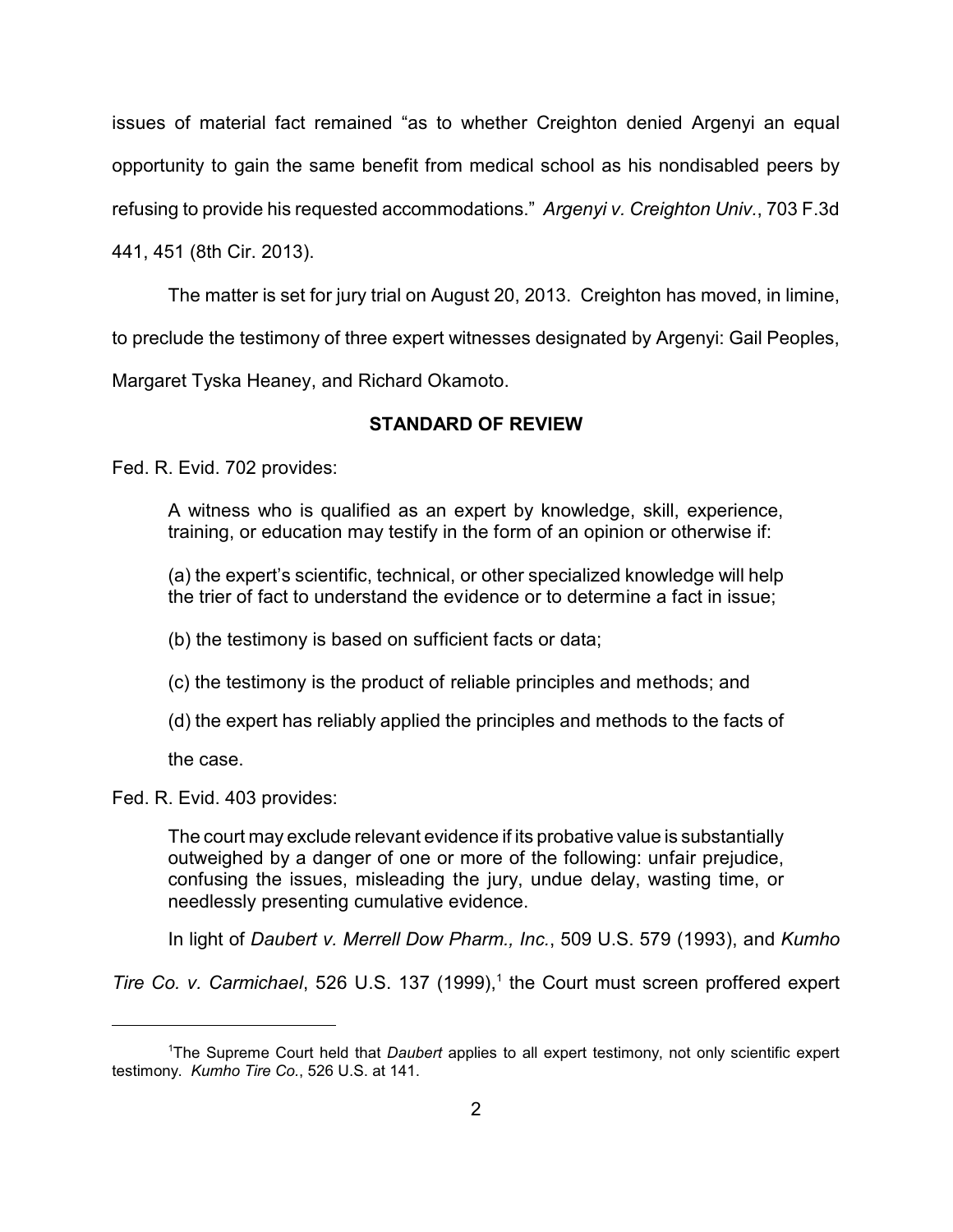testimony for relevance and reliability. *Bland v. Verizon Wireless, (VAW) L.L.C.*, 538 F.3d 893, 896 (8th Cir. 2008).

## **DISCUSSION**

### **Gail Peoples**

"Peoples, who specializes in the provision of auxiliary aids and services for medical school students at the University of California, Davis ("UCD"), will testify that the provision of CART and qualified interpreters does not fundamentally alter the medical school curriculum, if this issue remains live." (Pl.'s Br., Filing No. 252 at 2-3.)

Creighton objects to such testimony for two principal reasons. First, Creighton contends that Peoples's experience and testimony relate to the UCD curriculum, and she has no knowledge of Creighton Medical School's curriculum or universal medical school curricula. Second, Creighton notes that its fundamental alteration defense is asserted only with respect to Argenyi's request for interpreters in the clinical portion of his education; therefore Peoples's testimony would be irrelevant to other aspects of the curriculum. Creighton cites to Peoples's deposition to establish that she has disavowed any knowledge of the clinical portion of Argenyi's medical school education or the impact of providing him with interpreters in that setting. (Def.'s Reply Br., Filing No. 256 at 4 (citing Peoples's Dep., Filing No. 256-2 at 168:13-19, 118:2-6).)

The Court concludes that Creighton's fundamental alteration defense "remains live" only with respect to Argenyi's request for interpreters in the clinical portion of his medical school education, and Peoples has disavowed any opinion as to the impact of providing

3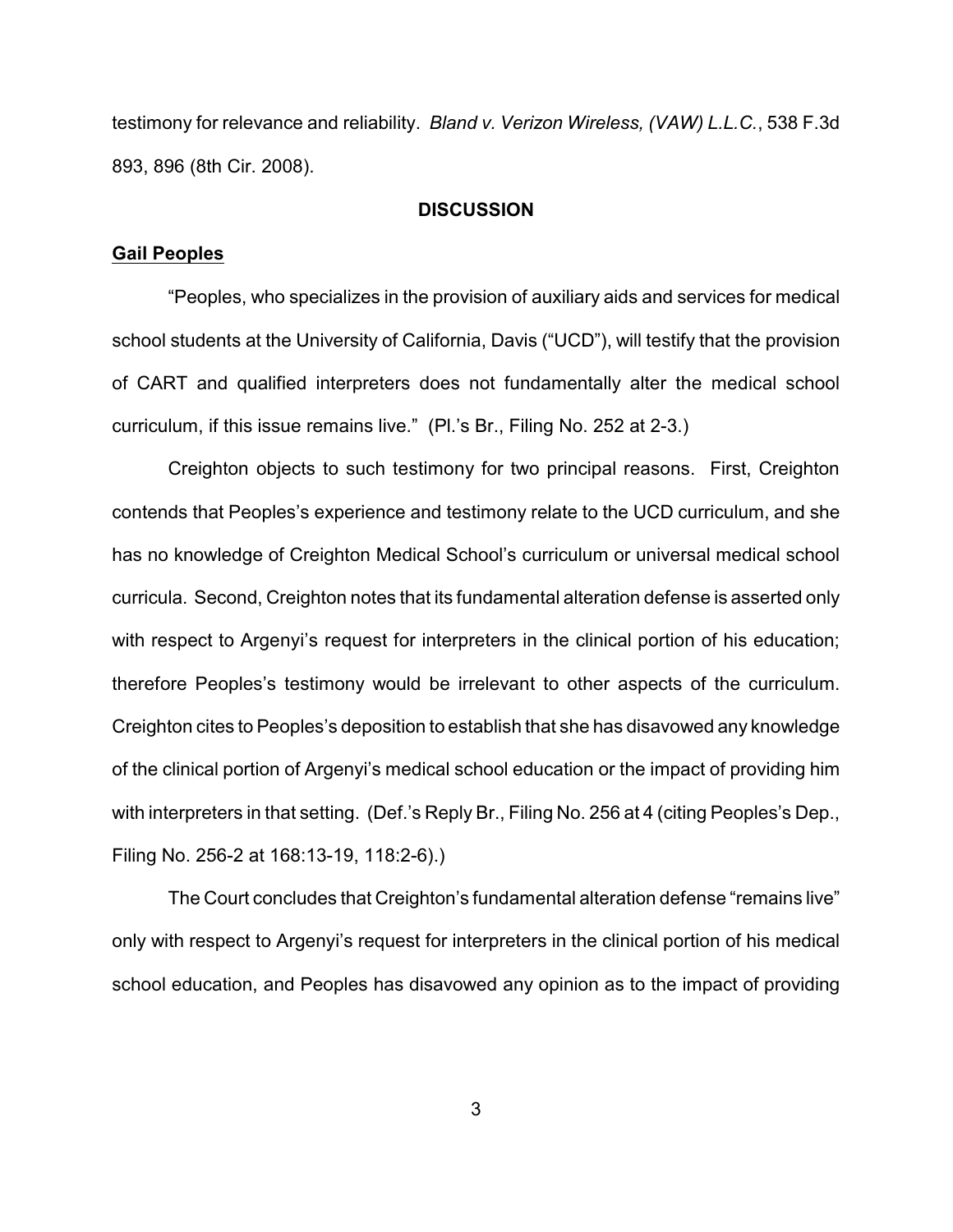him with interpreters in that setting. Creighton's motion in limine will be granted with respect to the testimony of Peoples in Argenyi's case-in-chief.

### **Margaret Tyska Heaney**

Heaney is "a certified CART reporter and CART expert who can explain what CART is, how it works, and how Argenyi used CART in the medical school classrooms." (Pl.'s Br., Filing No. 252 at 2.)

There does not appear to be any genuine dispute as to Heaney's qualifications to testify and the relevance of her testimony. Creighton simply takes issue with the characterization of her testimony as that of an "expert," rather than a fact witness. The Court recognizes Heaney as someone who has technical or other specialized knowledge that may help the trier of fact to understand the evidence or to determine a fact in issue, and Argenyi and his attorneys will not be precluded from referring to her as an expert in her field.

#### **Richard Okamoto**

"Okomoto, the disability services coordinator at Seattle University, . . . will testify that on the basis of his personal interactions with Argenyi and his review of Argenyi's medical records, Argenyi needs auxiliary aids and services and that CART and qualified interpreters are the appropriate auxiliary aids for him." (Pl.'s Br., Filing No. 252 at 2.)

Creighton cites to Okamoto's deposition in support of Creighton's contention that Okamoto never conducted any analysis to determine whether an interpreter would provide effective communication for Argenyi, or whether CART services were necessary for him.

4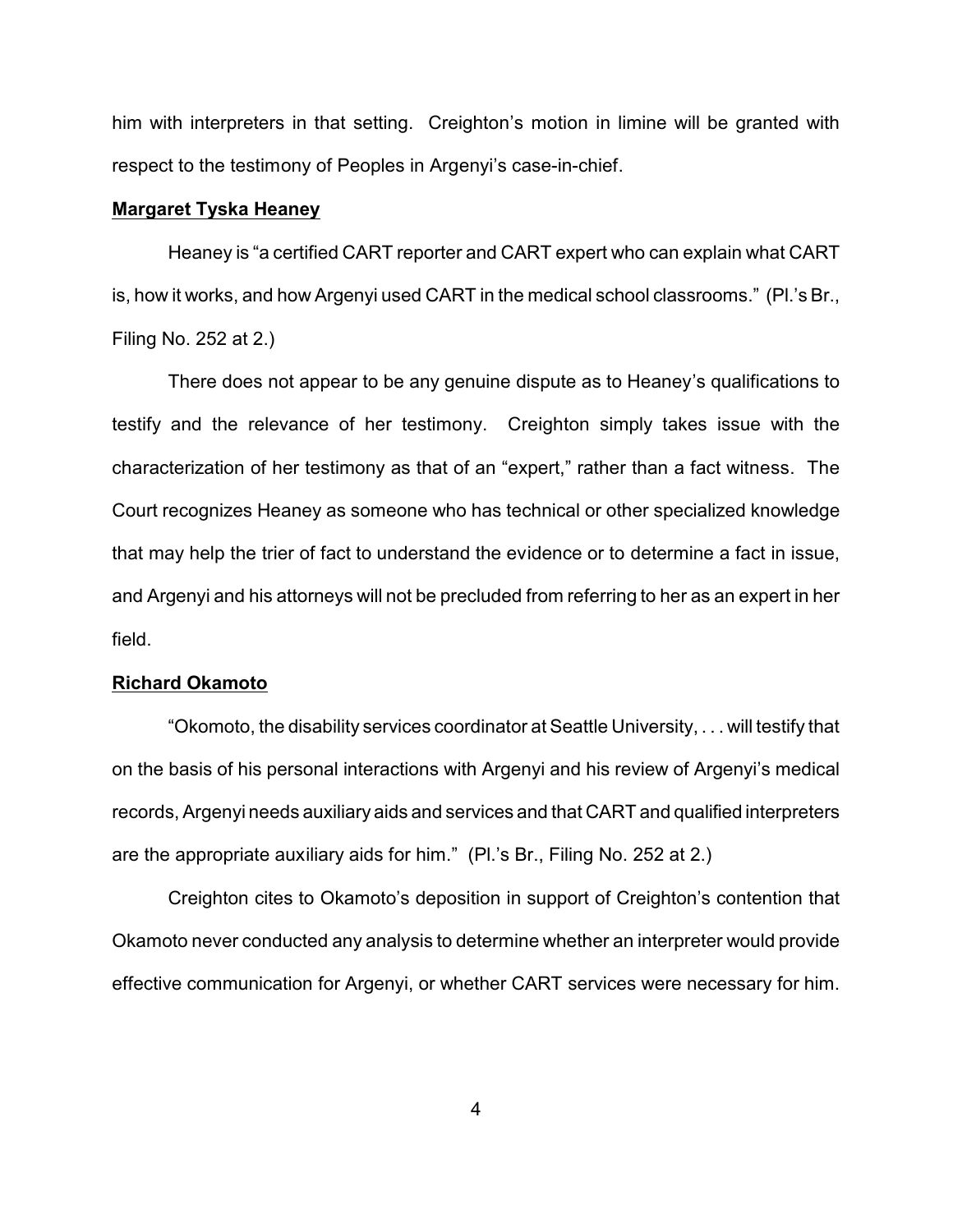(Def.'s Reply Br. at 11 (citing Okamoto Dep., Filing No. 189<sup>2</sup>, Ex. A7, 168:2-4, 175:14-176:3).) Creighton contends that Okamoto's decision to provide CART services to Argenyi at Seattle University does not provide a basis for Okamoto to testify that Argenyi *needs* CART and/or cued-speech interpreters at Creighton Medical School, because (1) Okamoto never conducted any analysis to determine any such need, and (2) Okamoto's decision to provide CART services for Argenyi at Seattle University was based on Okamoto's opinion that CART provided the *most effective* form of communication for Argenyi–a higher standard than the law requires.

Finally, Creighton contends that Okamoto should not be permitted to testify as a fact witness, pursuant to Fed. R. Ev. 403, regarding what accommodations Argenyi was provided at Seattle University, because Argenyi can provide such testimony himself and Okamoto's testimony on that subject will suggest that Argenyi *needed* such accommodations.

As the Eighth Circuit stated:

To assert his discrimination claim under either statute, Argenyi must show that (1) he is disabled and academically qualified to attend Creighton, (2) Creighton is a "place of public accommodation (for ADA purposes) and receives federal funding (for Rehabilitation Act purposes)," and (3) Creighton discriminated against him based on his disability. *Mershon v. St. Louis Univ.*, 442 F.3d 1069, 1076–77 (8th Cir. 2006). There is no dispute here as to the first two elements. The key question is whether Creighton discriminated against Argenyi by failing to provide *necessary* auxiliary aids and services during his first year of medical school and by refusing to permit Argenyi to use an interpreter during his second year clinic.

 $^{\text{2}}$  The Court notes that while Creighton cites to Okamoto's deposition at Filing No. 189, it seems no part of Okamoto's deposition may be found at Filing No. 189. Creighton has filed excerpts from Okamoto's deposition, however, as exhibit A7 to the index of evidence submitted in support of the present Motion, which can be found at Filing No. 250-3.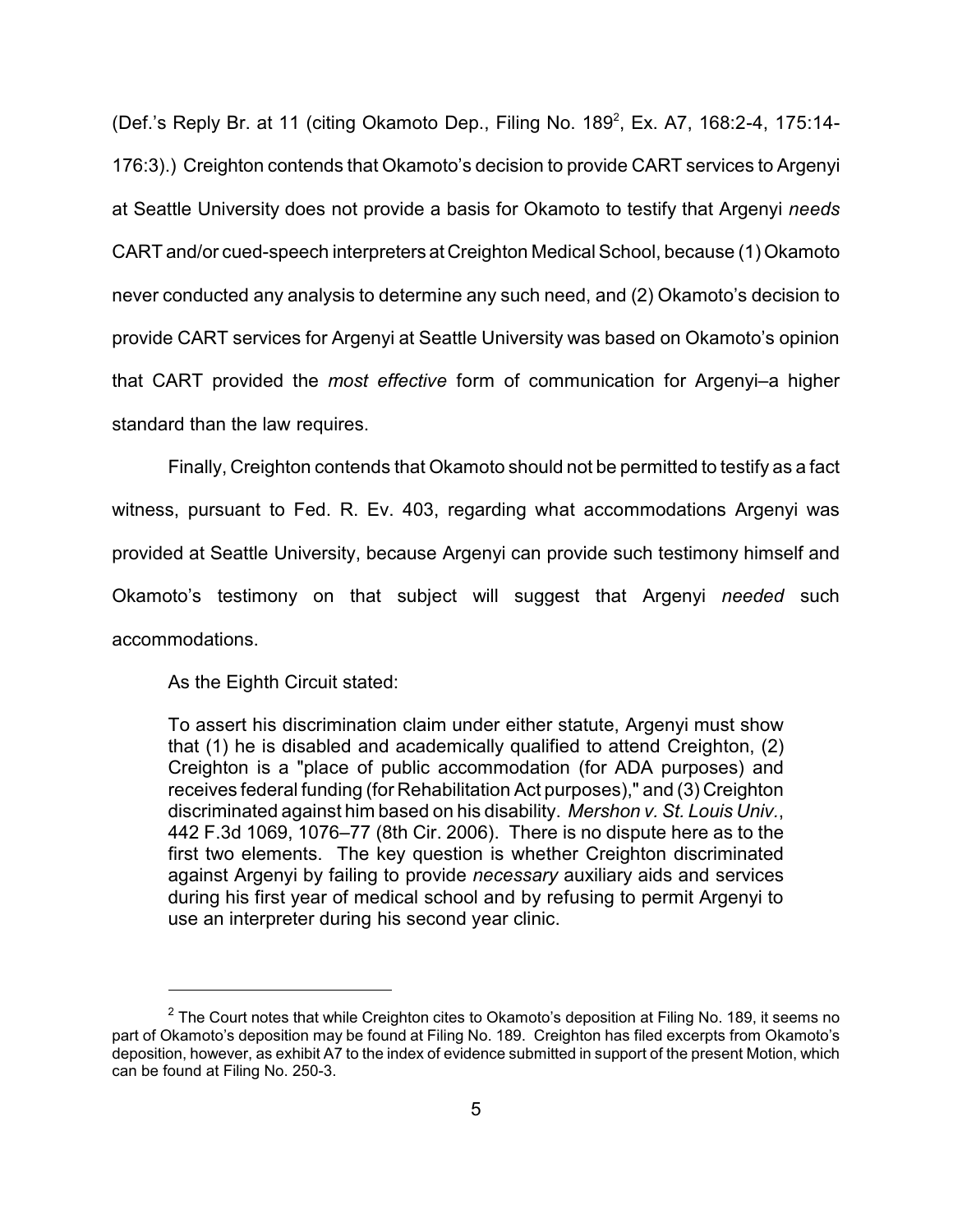703 F.3d at 447 (emphasis added).

Regulations promulgated under Title III of the ADA require the provision of "appropriate auxiliary aids and services where *necessary* to ensure effective communication with individuals with disabilities," 28 C.F.R. § 36.303(c)(1), and instruct places of public accommodation to "consult with individuals with disabilities whenever possible to determine what type of auxiliary aid is *needed* to ensure effective communication," *id*. § 36.303(c)(1)(ii).

*Id.* at 448 (emphasis added).

Both the ADA and the Rehabilitation Act are intentionally broad in scope, but they do not require institutions to provide all requested auxiliary aids and services. Instead, each statute requires the responsible parties to provide *"necessary"* auxiliary aids and services to individuals with disabilities. 42 U.S.C. § 12182(b)(2)(A)(ii) (ADA); 34 C.F.R. § 104.44(d)(1) (Rehabilitation Act). Since the ADA and the Rehabilitation Act are "similar in substance," we treat the case law interpreting them as "interchangeable." *Gorman v. Bartch*, 152 F.3d 907, 912 (8th Cir. 1998). Our court has never determined the definition of *"necessary"* under Title III of the ADA so we must consult the Rehabilitation Act standards as we consider Argenyi's claims under that statute and under Title III of the ADA.

*Id.* (emphasis added.)

The Supreme Court has held that § 504 of the Rehabilitation Act requires that "an otherwise qualified handicapped individual must be provided with meaningful access to the benefit that the grantee offers." *Alexander v. Choate*, 469 U.S. 287, 301 (1985). In applying *Alexander*, our court has concluded that the Rehabilitation Act requires a private medical school to provide "reasonable accommodations . . . when a disabled student would otherwise be denied meaningful access to a university." *Stern v. Univ. of Osteopathic Med. & Health Sciences,* 220 F.3d 906, 908 (8th Cir. 2000) (citing *Alexander*, 469 U.S. at 301).

## *Id.* at 448-9.

Under a "meaningful access" standard, we have decided that aids and services "are not required to produce the identical result or level of achievement for handicapped and nonhandicapped persons," but they nevertheless "must afford handicapped persons equal opportunity to . . . gain the same benefit." *Loye v. Cnty. of Dakota*, 625 F.3d 494, 499 (8th Cir. 2010) (citing *Alexander*, 469 U.S. at 305). The Eleventh Circuit has similarly concluded that the "proper inquiry" under the Rehabilitation Act to determine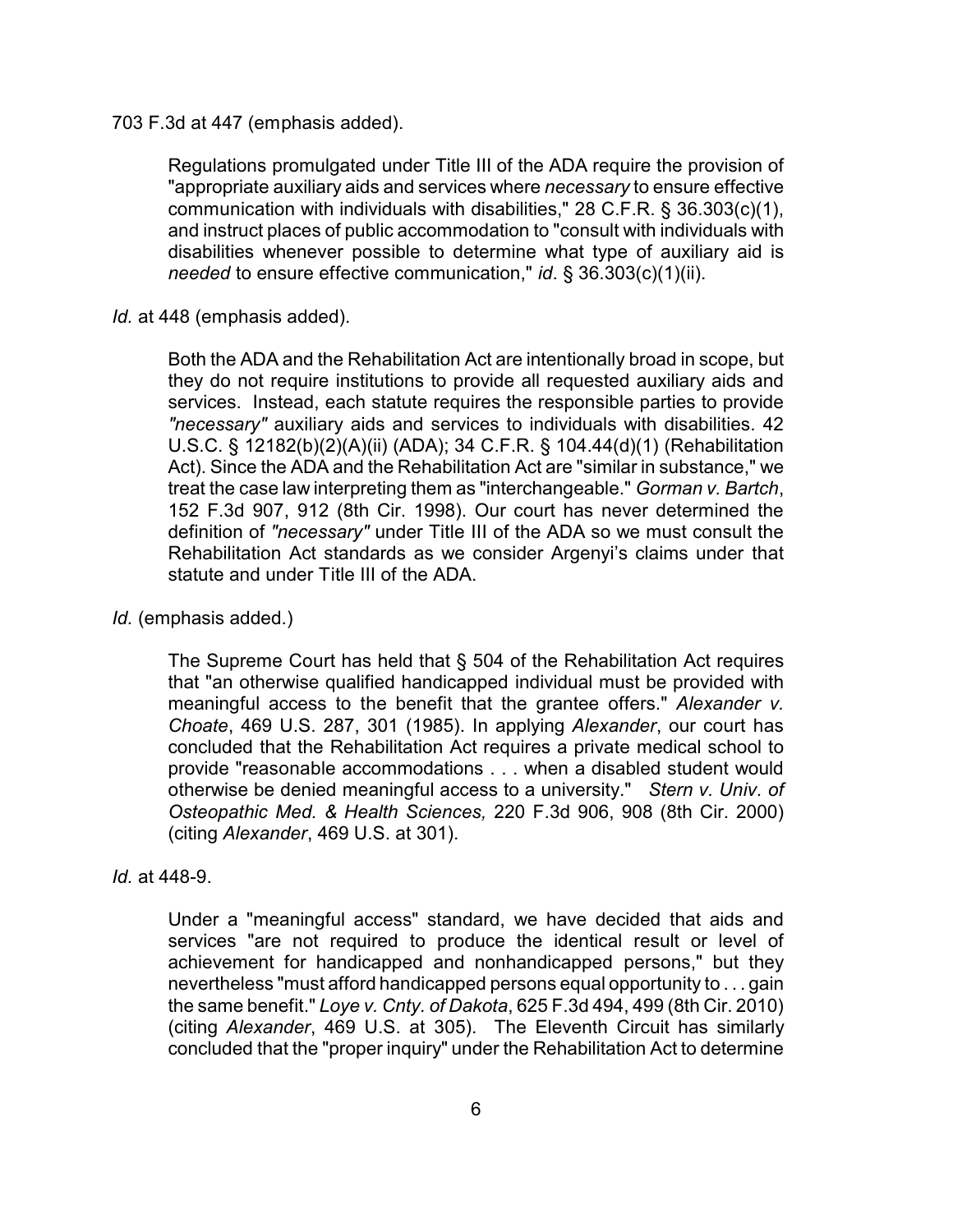if a hospital had provided "necessary" auxiliary aids to a hearing impaired patient was whether the proffered aids "gave that patient an equal opportunity to benefit from the hospital's treatment." *Liese v. Indian River Cnty. Hosp. Dist.,* 701 F.3d 334, 343 (11th Cir. 2012). As the court observed in *Liese*, that inquiry "is inherently fact-intensive" and "largely depends on context." *Id.* at 342–43.

*Id.*

It will be for the trier of fact to determine whether Creighton failed to provide auxiliary aids that were *necessary* or *needed* to ensure Argenyi effective communication so he could enjoy meaningful access to the benefits that Creighton Medical School offered. That inquiry will be fact-intensive, largely depending on the context, *i.e*., Argenyi's specific disabilities and specific skills, as well as the specific curriculum of Creighton Medical School.

Okamoto will be permitted to testify as a fact witness regarding Argenyi's use of auxiliary aids at Seattle University. Such testimony should not be unnecessarily duplicative, prejudicial, confusing, or misleading. The Court is not persuaded, however, that Okamoto's opinions as to appropriate auxiliary aids for Argenyi at Creighton Medical School are supported by any of the four criteria of Fed. R. Ev. 702. Accordingly, Creighton's motion in limine will be granted with respect to opinion testimony of Okamoto in Argenyi's case-in-chief.

IT IS ORDERED:

1. The Defendant Creighton University's Renewed Motion in Limine to Exclude Expert Testimony (Filing No. 248) is granted in part, as follows:

a. The Motion is granted with respect to testimony of Plaintiff's designated expert witness, Gail Peoples, in Plaintiff's case-in-chief;

7